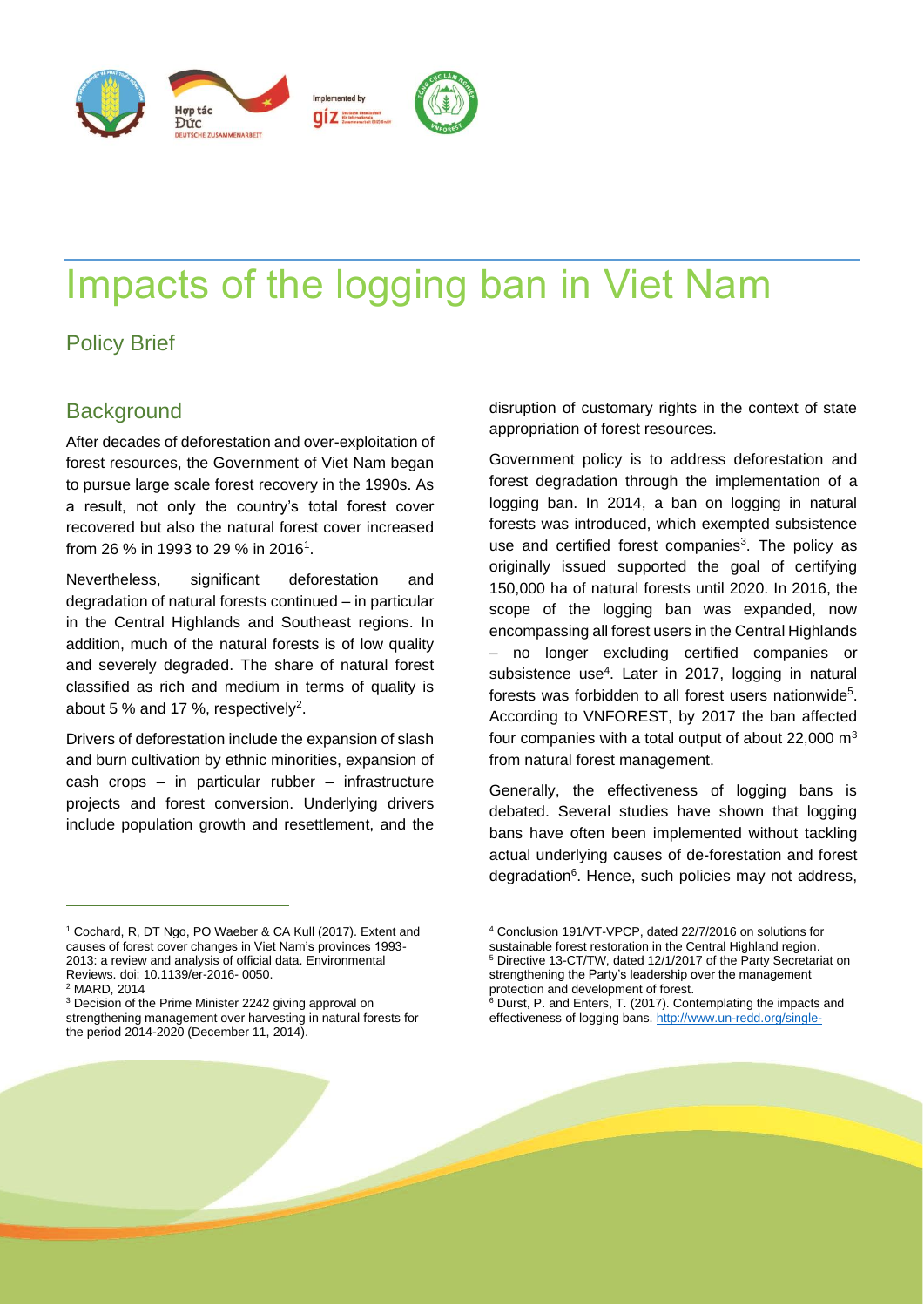or in the worst case even contribute to further forest loss and / or forest degradation. In addition, logging bans entail negative socioeconomic consequences for the forestry sector and local communities' livelihoods.

The joint Technical Cooperation Project "Programme on Conservation and sustainable Use of Forest Biodiversity and Ecosystem Services in Viet Nam", financed by the German Ministry for Economic Cooperation and Development (BMZ) with counterpart funds from the Vietnamese Government, supports VNFOREST of MARD in the development of policies for the sector. Against the described background GIZ commissioned an assessment of the logging ban after three years of implementation. The study primarily tried to answer the following question:

■ How has the logging-ban been implemented at the local levels?

And in addition tried to address the below:

- Has the logging-ban been effective in protecting natural forests?
- What are initial indications on socio-economic impacts of the logging-ban?

The assessment has been conducted through an analysis of the set of legal documents implementing the logging ban and interviews with national and provincial authorities, experts and state forest companies.

# **Findings**

## **Implementation of the ban**

The set of legal documents laying out measures planned to implement the logging ban address important drivers of de-forestation and forest degradation. This includes: i) halting all projects causing conversion except for national security; ii) strengthening forest monitoring and control; and iii) solving conflicts over land, controlling free migration and recovering encroached land. These legal documents have been translated into provincial action plans.

While immediate enforcement at provincial level has taken place, some aspects of implementation cast doubt over effectiveness and their long-term impacts:

• Lack of new institutional arrangements, long term goals and indicators for monitoring: Action plans

[post/2017/03/31/Contemplating-the-impacts-and-effectiveness-of](http://www.un-redd.org/single-post/2017/03/31/Contemplating-the-impacts-and-effectiveness-of-logging-bans)[logging-bans.](http://www.un-redd.org/single-post/2017/03/31/Contemplating-the-impacts-and-effectiveness-of-logging-bans) Accessed Nov 1st, 2017

<sup>7</sup> http://Viet Namnews.vn/economy/350348/lack-of-timberthreatens-wood-industry.html#GRrhykjLvYMGKKdY.97

are limited to setting forth immediate goals and the distribution of operative tasks to different authorities. Hence monitoring and evaluation takes only place to a very limited extent.

- Insufficient resources provided to effectively protect the natural forest classified for production purposes: Provincial FPDs seek to secure resources for natural forest protection through the compensation policy of the logging ban (PM Decision 2242/2014 and Circular No. 330/2016/TT-BTC) in order to redistribute this to forest companies. Formally however, these policies only support forest protection in companies affected by the ban. Often, allocation has not followed standard procedures, as many provinces lack adequate budget planning.
- Another challenge is related to the cots norm of 200,000 VND/ha, which only covers about half the costs for forest protection, leaving a funding gap for required forest protection work under the logging ban.

#### **Effectiveness of the plan on natural forest protection**

The study findings suggest that the logging ban has an immediate positive effect on forest protection by halting projects involving conversion. On the other hand, following unintended impacts on forests are likely:

- Degradation and depletion of the forests under the management of certified forest companies affected by the ban, encompassing around 86,000 ha. In the absence of additional re-sources or measures for protection, these forests may *de facto* become "open access".
- A shortage of natural timber may increase imports. If this gap is filled by sourcing from countries with poor forest governance, this may lead to further unsustainable exploitation of forest resources in the countries of origin. The extent of this impact is unclear. Vietnamese authorities estimate a shortage of 40,000  $\mathrm{m}^{37}$  annually for the national industry. However, total domestic timber production from natural forests before the ban was estimated at 200,000 to 400,000 m<sup>38</sup>.

<sup>8</sup> European Forestry Institute (2011). BASELINE STUDY 3, VIET NAM: Overview of Forest Governance and Trade. [http://www.euflegt.efi.int/documents/10180/23308/Baseline+Study](http://www.euflegt.efi.int/documents/10180/23308/Baseline+Study+3,%20Vietnam/73bea271-0a2e-4ecb-ac4e-f4727f5d8ad9)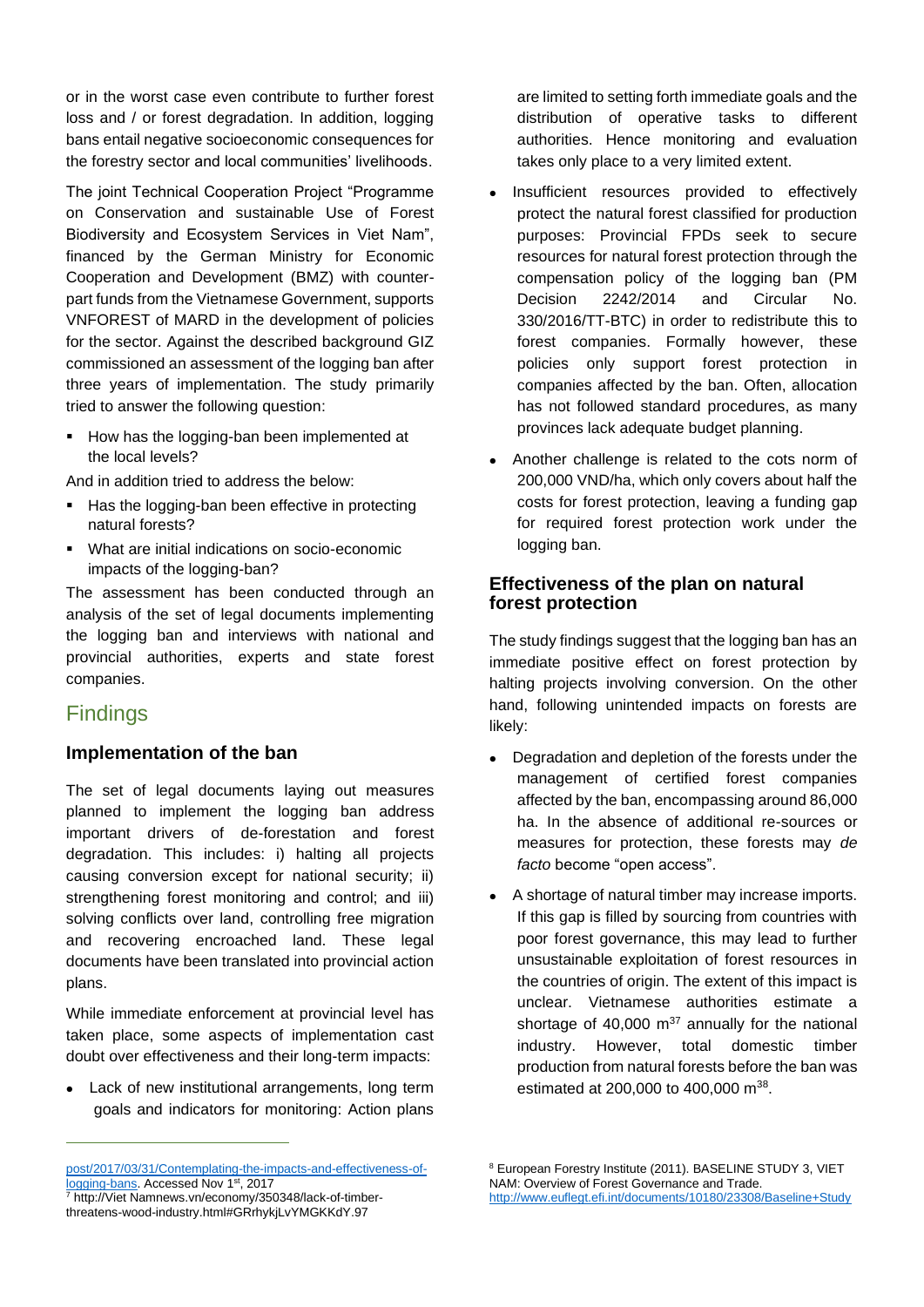The policy also discourages the adoption of Sustainable Forest Management and forest certification. In the absence of any further support, achieving the certification of 150,000 ha of natural forests by 2020 is extremely unlikely (Decision 83/2016/QD-BNN-TCLN).

### **Socio-Economic impacts**

The logging ban has negative socioeconomic impacts, including significant revenue loss of affected forest companies, which have shown to be in the order of 70 to 80% of total revenues. This also translates into decreased revenues for the government and loss of stable jobs, particularly in companies conducting forest management coupled to processing.

Possible impacts on communities to date are unclear. Findings suggest that communities adjacent to forest companies affected by the ban are impacted by the decrease in contracts for forest management and protection and general technical support. Actual enforcement of the current set of documents regulating the logging ban, which aim at strictly controlling illegal logging and encroachment, could lead to displacement and restrictive forest access, with the risk of exacerbating ongoing land use conflicts.

# Recommendations

Following policy recommendations could be drawn from this study:

## **An overall long-term strategy for the protection of natural production forests should be developed.**

The logging ban, in combination with other instruments for forest protection and management, should be aligned to this strategy. Long term goals and indicators should be developed for effective implementation and monitoring in order to develop a comprehensive approach for the regeneration and restoration of depleted forests.

# **Companies and communities with proven capacity for sustainable natural forest management and a sound management plan should be allowed to log accordingly.**

Sustainable Forest Management should be fostered as a viable alternative for forest protection, targeted at

## **Improve use and efficiency of forest protection budget lines.**

Sufficient resources should be targeted at depleted natural forest areas which are not viable to be managed through Sustainable Forest Management. Budget planning should be conducted on the national and provincial levels. Furthermore, clear criteria for the distribution, access and most importantly efficient use of these resources should be developed.

### **Enhance community support under migration and encroachment policies**

In the absence of wider support, restrictive policies could lead to increased conflicts, illegal logging and encroachment. Policies such as Decree 75/2015/ND-CP on supporting poverty reduction for local ethnic minorities, and Decision 38/2016/QD-TTg on supporting forest plantation and assignment of public service for forest companies, could potentially support forest dependent communities. However, these policies were not yet implemented by the time of the study.

# **Incentivize SFM and certification approaches to increase sustainable use of forest resources**

Given the existing logging ban to 2020, it is in line with other targets such as the SFM action plan or intentions to develop a national certification scheme. In order to achieve the expected targets such as the 150,000ha under certification (According to Decision 83) or the 500,000 ha managed under SFM principles additional legal and financial support is required to generate adequate incentives for forest owners to commit to both certification schemes or SFM implementation. In light of the logging ban such an incentive would most prominently be harvesting, hence a logging ban for hotspot areas rather than for all forest owners might be applicable.

protecting medium and rich natural production forests outside of protected areas. If properly implemented, Sustainable Forest Management could protect forest areas of good quality while generating revenues for the Government that support the protection of other areas and strengthens forest restoration.

[<sup>+3,%20</sup>Viet Nam/73bea271-0a2e-4ecb-ac4e-f4727f5d8ad9.](http://www.euflegt.efi.int/documents/10180/23308/Baseline+Study+3,%20Vietnam/73bea271-0a2e-4ecb-ac4e-f4727f5d8ad9) Accessed Sept 20<sup>th</sup>, 2017.